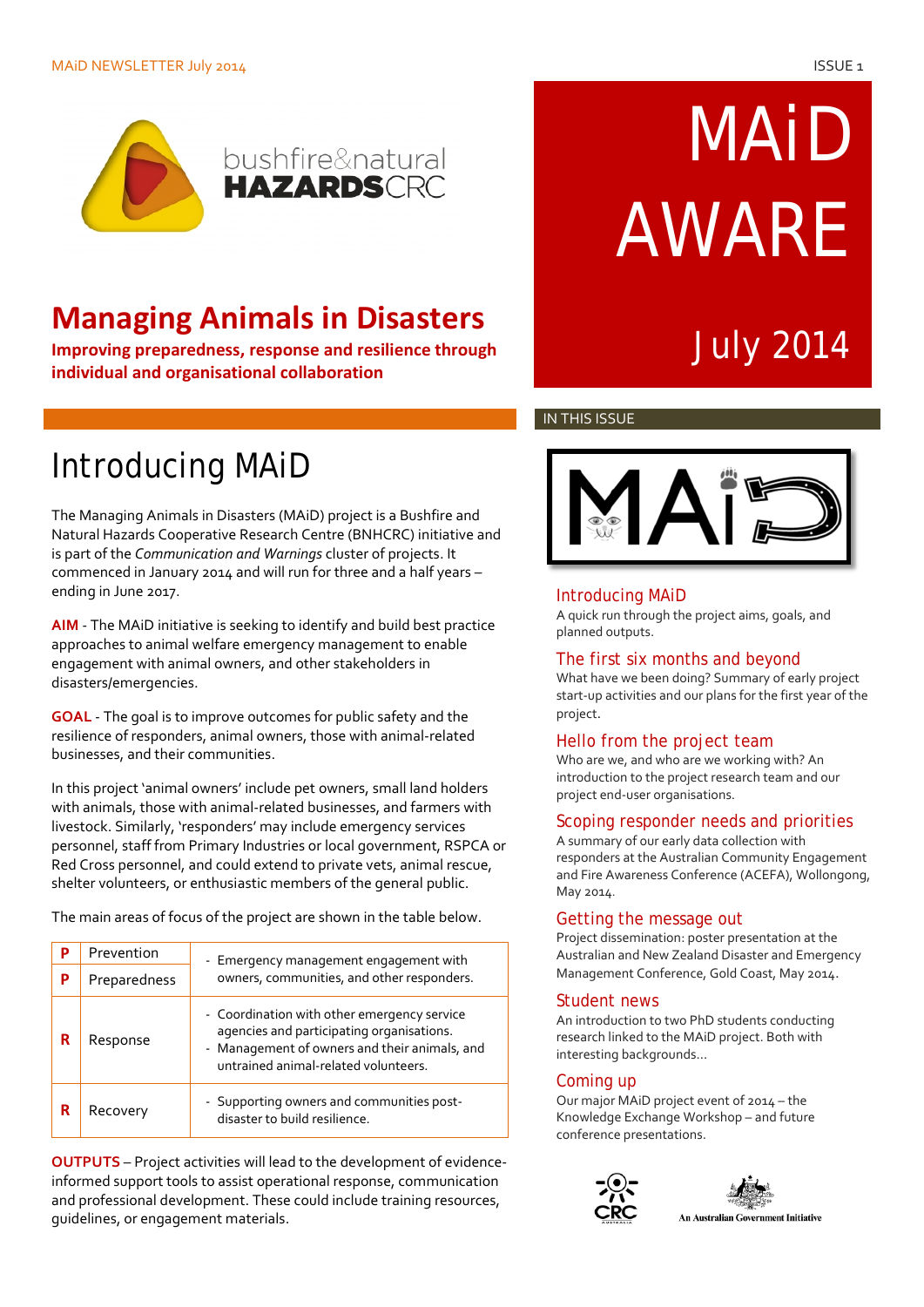# The first six months and beyond



*Brad Smith, Kirrilly Thompson* The project officially kicked-off on 01 January with the 'usual' project start-up activities; team teleconferences, project plan development, and recruitment. The University of Western Sydney (UWS) and Central Queensland University (CQUni) both offered PhD scholarships to align to the project and UWS PhD scholarship interviews took place in March (more on that later).

Project funding supports two part-time post-doctoral positions, one at UWS and one at CQUni. Brad Smith was recruited to the CQUni position and started work on 01 March.

**RESEARCH ADVISORY FORUM** - The BNHCRC hosted a Research Advisory Forum 18-20 March in Adelaide; bringing together the project researchers and the CRC partner organisations – including most of the nominated project end users. All projects had five minutes to tell those assembled what they planned to do in their projects. Our MAiD project was last to go – out of 35 projects – so we hope we left everyone with something to think about! The photo (above right) was taken at this meeting.

**YEAR ONE SCOPING ACTIVITIES** – The MAiD project is using the first year to take a broad look at the area of animals in disasters. A national critical analysis of needs, practices, policies and local initiatives is being undertaken; this includes a survey of stakeholder organisations' needs and priorities. In addition, a series of scoping studies has been planned. These comprise a study of responders' experiences with animal owners in disasters/emergencies and their engagement with them prior to disasters, an interview study of commercial animal enterprise owners, eg. breeding, boarding, and small commercial establishments, and a small exploration of spontaneous volunteers, such as those involved in organising animal rescues through social media or local rescue groups.

**BUSHFIRE CRC INTERVIEWS** – In May, Brad Smith and Kirrilly Thompson were involved in the Bushfire CRC's program of interviews with residents affected by fires earlier in the year in South Australia. This deployment enabled them to collect data from bushfire-affected animal owners; information that will be valuable to the MAiD project.

**REMAINING ACTIVITIES IN 2014** – Project activity this year will be bringing together information to identify gaps and priority areas. A series of end-user and stakeholder engagement activities, starting with a knowledge exchange workshop, will be used to agree the focus for subsequent support tool development.

*L-R: Mel Taylor,* 

#### HELLO FROM THE PROJECT TEAM

The MAiD project team comprises researchers from the University of Western Sydney (UWS) and Central Queensland University (CQUni) in partnership with RSPCA Queensland.

Dr Mel Taylor is the Project Lead Researcher, based at the Centre for Health Research at UWS. Mel is an occupational psychologist with interests in preparedness and risk communication. Mel is joined by Dr Penny Burns at the School of Medicine, UWS. Penny is a General Practitioner who specialises in Disaster Medicine.

Dr Kirrilly Thompson leads the CQUni research group. Kirrilly is an anthropologist and she is joined by Dr Brad Smith, who is a psychologist. Both have research interests in the human-animal bond. Kirrilly is also researching how to use this bond as a motivation for disaster preparedness.

Mr Greg Eustace is our team member from RSPCA Queensland. Greg is State Coordinator Emergency Management and brings invaluable operational emergency management expertise to the team.

The team is supported by an advisory panel comprising Prof Beverley Raphael, ANU, Prof Kevin Ronan, CQUni, and A/Prof Pauleen Bennett, La Trobe.

#### PROJECT END-USERS

Current end user agencies supporting the MAiD initiate are: ACT Emergency Services Agency, NSW State Emergency Service, WA Department of Fire and Emergency Services, TAS Fire Service, and the Attorney-General's Department: Australian Emergency Management Institute. The MAiD team is very appreciative of the input of these end-users.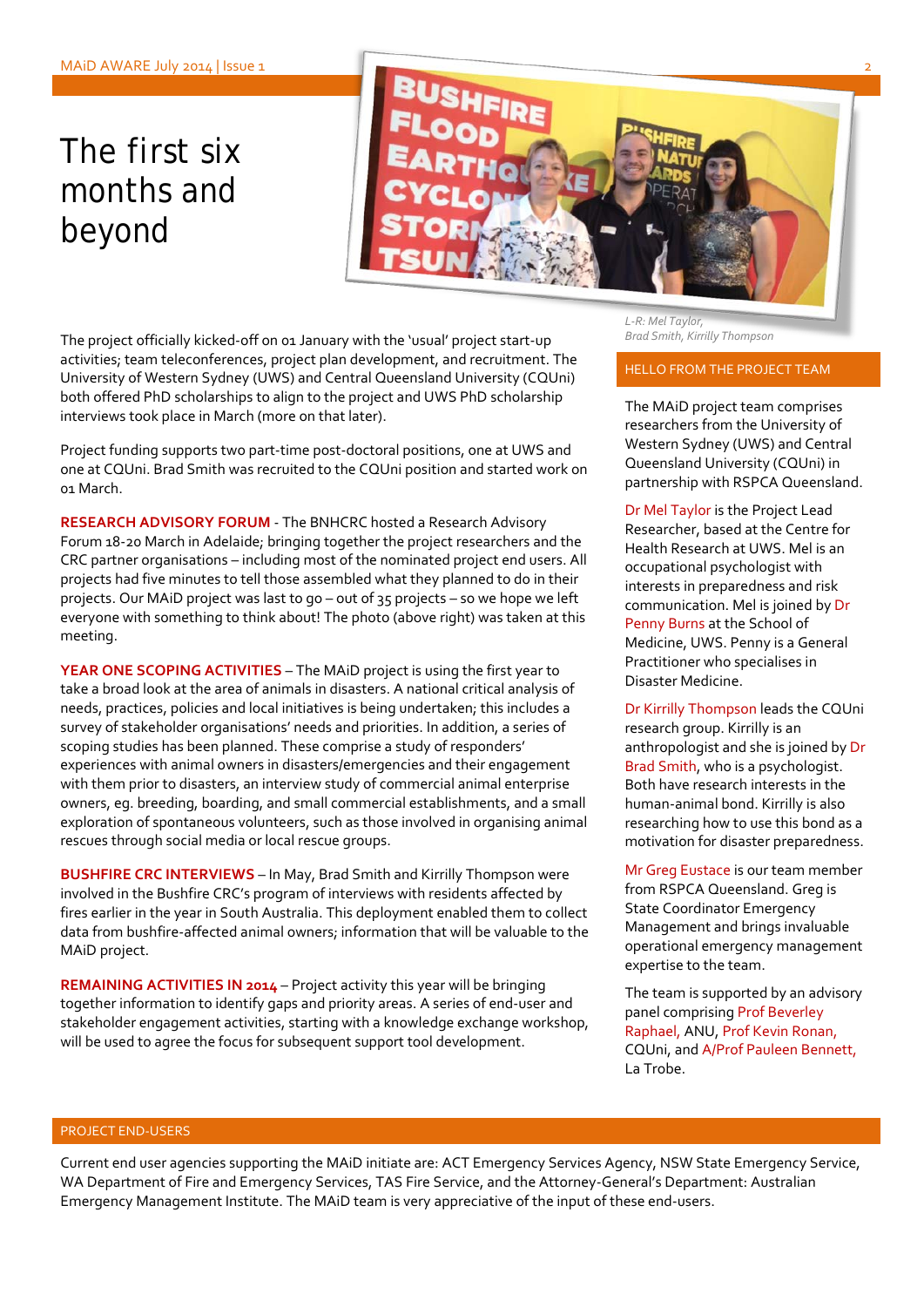#### STUDENT NEWS

The MAiD project has three students currently linked to it; two PhD students and an honours student.

Rachel **Westcott** 



Rachel was awarded a PhD scholarship from UWS to link to the MAiD project. She is an experienced veterinarian and co-ordinator of South Australian Veterinary Emergency Management (SAVEM); she is also an ex-Police officer.

Rachel will be looking at how structured animal emergency management contributes to and influences community resilience and behaviour, and if providing formal animal emergency management procedures, outside the Control Agency but aligned with existing protocols to manage life and property, enhances the community/ responder interface.

Further information about SAVEM can be found at [www.savem.org.au.](http://www.savem.org.au/)

Steve **Glassey** 





## Scoping responder needs and priorities

*Mel Taylor*

**RESPONDER SURVEY** - An important component of the project's first year scoping activities is to explore the experiences and perceived needs of a range of emergency services and other responders in managing animals and their owners in disasters/emergencies. A number of issues have been reported in the media and in conversation, and many agencies have responded with engagement activities and initiatives. The rationale for undertaking scoping activities in this area is to understand these issues better, to learn from those who have encountered these issues first-hand, to identify their needs, and to avoid duplication of effort with regard to project outputs. A short generic questionnaire was developed by the MAiD team to collect this information.

Two early opportunities were taken to collect data. In May, data were collected from attendees at the Australian Community Engagement and Fire Awareness (ACEFA) conference in Wollongong. Most responders were RFS volunteers, although a range of responses from other agencies was collected. Also at this conference, Mel Taylor gave a presentation on how pets influence decisionmaking; drawing on data collected from pet owners and their experiences of natural disasters collected last year - see photo (above) of Mel in action!

In early June the Emergency Media and Public Affairs conference in Canberra provided another data collection opportunity. Data were collected from a smaller group of emergency services and NGO media personnel; including Australian Red Cross and Guide Dogs Queensland.

At the time of writing, action is underway to gather further information using an online version of the same survey. A link to the survey has already been sent out by two emergency services agencies, and the MAiD project end-users are also being asked to assist with sending the link out in their States and Territories.

Data collection will continue until the end of July.

The MAiD team would like to thank those who have given their time to complete the survey and to help with administration and distribution. We are inviting people who respond to our surveys to join our mailing list so they can receive Newsletters and information from us about the project – and maybe get involved with us again further down the track!

Steve is based in New Zealand and is just starting his PhD at Canterbury University. He is linking his research to the MAiD project and is now an Associate Student of the BNHCRC. Steve has an interesting background - as well as a cute dog – Diesel! He has 15 years' experience in Emergency Management and was once an SPCA inspector.

Steve is currently Associate Director of the Centre for Risk, Resilience, and Renewal at Canterbury University. Steve's Master's project outlined recommendations to enhance companion animal emergency management in New Zealand, and his PhD is looking at the impact of the Canterbury 2010-2011 earthquake series on animal welfare.

Monica Sultana - Monica is a psychology honours student at UWS. She is working with the MAiD team to explore the relationships pet owners have with their animals and how/if they have considered their pets in bushfire planning, including plans for if they are away from home (and pets) when a bushfire starts. She is currently part-way through a series of interviews with pet owners who live in Maianbar - a bushfire prone area to the south of Sydney that is surrounded by the Royal National Park.